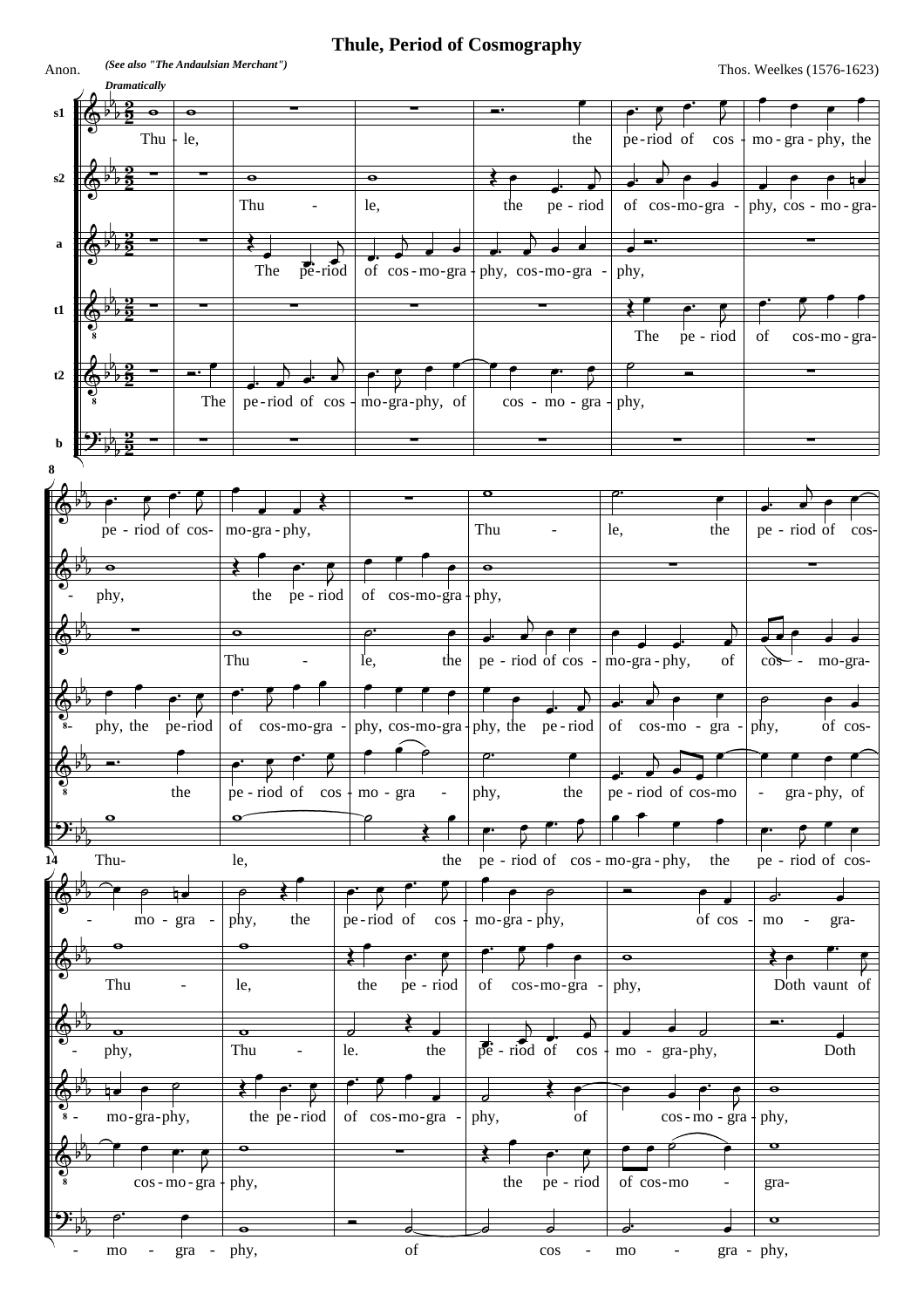| 20                     |                      |                                |                                                                                                    |                            |                             |                                       |               |         |                               |                       |                    |                         |                   |                          | $\overline{2}$ |
|------------------------|----------------------|--------------------------------|----------------------------------------------------------------------------------------------------|----------------------------|-----------------------------|---------------------------------------|---------------|---------|-------------------------------|-----------------------|--------------------|-------------------------|-------------------|--------------------------|----------------|
|                        |                      |                                |                                                                                                    |                            |                             |                                       |               |         |                               |                       |                    |                         |                   |                          |                |
|                        | phy,                 |                                |                                                                                                    | Doth                       |                             | vaunt of Hec                          |               | la,     |                               |                       |                    |                         | doth              | vaunt of Hec-            |                |
|                        |                      |                                |                                                                                                    |                            |                             |                                       |               |         |                               |                       | o                  |                         |                   |                          |                |
|                        |                      |                                |                                                                                                    |                            |                             |                                       |               |         |                               |                       |                    |                         |                   |                          |                |
|                        |                      | Hec - la,                      | $% \left( \left( \mathcal{A},\mathcal{A}\right) \right) =\left( \mathcal{A},\mathcal{A}\right)$ of | Hec                        | la,                         |                                       | doth          |         | vaunt of Hec                  |                       |                    | la,                     |                   |                          | whose          |
|                        |                      |                                |                                                                                                    |                            |                             |                                       |               |         |                               |                       |                    |                         |                   |                          |                |
|                        |                      | vaunt of Hec<br>$\blacksquare$ | la, of                                                                                             | Hec                        | $\overline{\phantom{a}}$    | la,                                   |               |         |                               |                       |                    | doth vaunt of           |                   | Hec - $1a$ ,             |                |
|                        |                      |                                |                                                                                                    |                            |                             |                                       |               |         |                               |                       |                    |                         |                   |                          |                |
|                        |                      | Doth vaunt of                  |                                                                                                    | $Hec - la$ ,               |                             | doth vaunt of                         |               |         | Hec - la, of                  |                       | Hec-la,            |                         |                   |                          | whose          |
|                        |                      |                                |                                                                                                    | −•                         |                             | o                                     |               | ÷       |                               |                       |                    |                         |                   |                          |                |
| $\overrightarrow{e_8}$ | phy,                 |                                | Doth                                                                                               | vaunt of                   |                             | $Hec - Ia$ ,                          |               |         |                               | doth                  | vaunt of           |                         | Hec-              |                          | la,            |
|                        |                      |                                |                                                                                                    |                            |                             |                                       |               |         |                               |                       |                    |                         |                   |                          |                |
|                        |                      | ᢦ<br>Doth                      |                                                                                                    | vaunt of Hec<br>$\sim$ $-$ | $\overline{\bullet}$<br>la, |                                       |               |         | doth vaunt of Hec             |                       | $\sim 100$         | la,                     |                   |                          | whose          |
| 26                     |                      |                                |                                                                                                    |                            |                             |                                       |               |         |                               |                       |                    |                         |                   |                          |                |
|                        |                      |                                |                                                                                                    |                            |                             |                                       |               |         |                               |                       |                    |                         |                   |                          |                |
|                        |                      | la, whose $\ $ sul $\ $ phu-ri |                                                                                                    |                            |                             |                                       |               | ous     |                               | fire, whose           |                    |                         | $sul + phu - ri-$ |                          |                |
|                        |                      |                                |                                                                                                    |                            |                             |                                       |               |         |                               | $\neg$                |                    |                         |                   |                          |                |
|                        |                      | sul - $ $ phu-ri               |                                                                                                    |                            |                             |                                       |               | ous     |                               | fire, whose           |                    |                         |                   | $\text{sul}$ + phu - ri- |                |
|                        |                      |                                |                                                                                                    |                            |                             |                                       |               |         |                               |                       |                    |                         |                   |                          |                |
|                        | ď<br>whose           |                                | sul + phu - ri                                                                                     |                            |                             |                                       |               | ous     |                               | o<br>d<br>fire, whose |                    | sul                     | - phu - ri        | $\blacksquare$           | ous            |
|                        |                      |                                |                                                                                                    |                            |                             |                                       |               |         |                               |                       |                    |                         |                   |                          |                |
|                        |                      | sul -                          | $ phi-ri$                                                                                          |                            |                             |                                       |               |         | ous                           |                       | fire, whose        | $sul +$                 | phu               | $\omega_{\rm{max}}$      | r'ious         |
|                        |                      |                                |                                                                                                    |                            |                             |                                       |               |         |                               |                       |                    |                         |                   |                          |                |
|                        |                      |                                | d                                                                                                  |                            |                             | $\bullet$                             |               |         |                               |                       |                    |                         |                   |                          |                |
|                        | whose                | $sul +$                        | phu                                                                                                | ÷                          | ri -                        | ous                                   |               |         |                               | fire, whose           |                    | $\left  \sin \right $   | phu-ri-           |                          |                |
|                        |                      |                                | o.                                                                                                 |                            |                             | $\bullet$                             |               |         |                               |                       |                    |                         |                   |                          |                |
| 32                     |                      | sul<br>$\blacksquare$          | phu                                                                                                |                            | $\overline{\text{ri}}$ -    | ous                                   |               |         |                               | fire, whose           |                    |                         | sul - phu-ri-     |                          |                |
|                        |                      |                                |                                                                                                    |                            |                             |                                       | Þρ.           |         |                               |                       |                    |                         |                   |                          |                |
|                        |                      |                                | ous                                                                                                | fire doth                  | melt                        | the                                   |               | fro-zen |                               |                       | clime and thaw the | sky,                    |                   |                          | and thaw the   |
|                        |                      |                                |                                                                                                    |                            |                             |                                       |               |         |                               |                       |                    |                         |                   |                          |                |
|                        |                      |                                | ous                                                                                                | fire doth                  | melt                        | $\overline{\mathcal{O}}$<br>o.<br>the | d.<br>fro-zen |         |                               |                       | clime and thaw the | sky,                    |                   |                          | and thaw the   |
|                        |                      |                                |                                                                                                    |                            |                             |                                       |               |         |                               |                       |                    |                         |                   |                          |                |
|                        | $f\overline{f}$      |                                |                                                                                                    | doth melt                  |                             | Ьd<br>o<br>the                        |               | fro-zen | $\overline{\bullet}$<br>clime |                       |                    |                         |                   |                          |                |
|                        |                      |                                |                                                                                                    |                            |                             |                                       |               |         |                               |                       |                    |                         |                   |                          |                |
|                        | $\overline{\bullet}$ |                                |                                                                                                    |                            |                             | ರ                                     |               |         | $\bullet$                     |                       |                    |                         |                   |                          |                |
|                        | fire                 |                                |                                                                                                    | doth                       | melt                        | the                                   |               | fro-zen | clime                         |                       |                    |                         |                   | and thaw the sky,        |                |
|                        |                      |                                |                                                                                                    |                            |                             | $\overline{\boldsymbol{c}}$           | d.            |         | $\bullet$                     |                       |                    |                         |                   |                          |                |
|                        |                      |                                | ous                                                                                                | fire doth                  | melt                        | the                                   | fro-zen       |         | clime                         |                       |                    |                         |                   | and thaw the sky, the    |                |
|                        |                      |                                |                                                                                                    |                            |                             |                                       |               |         |                               |                       |                    |                         |                   |                          |                |
|                        |                      |                                | ous                                                                                                | fire doth melt             |                             | the                                   |               | fro-zen | clime;                        |                       |                    | $\overline{\mathbf{o}}$ |                   |                          |                |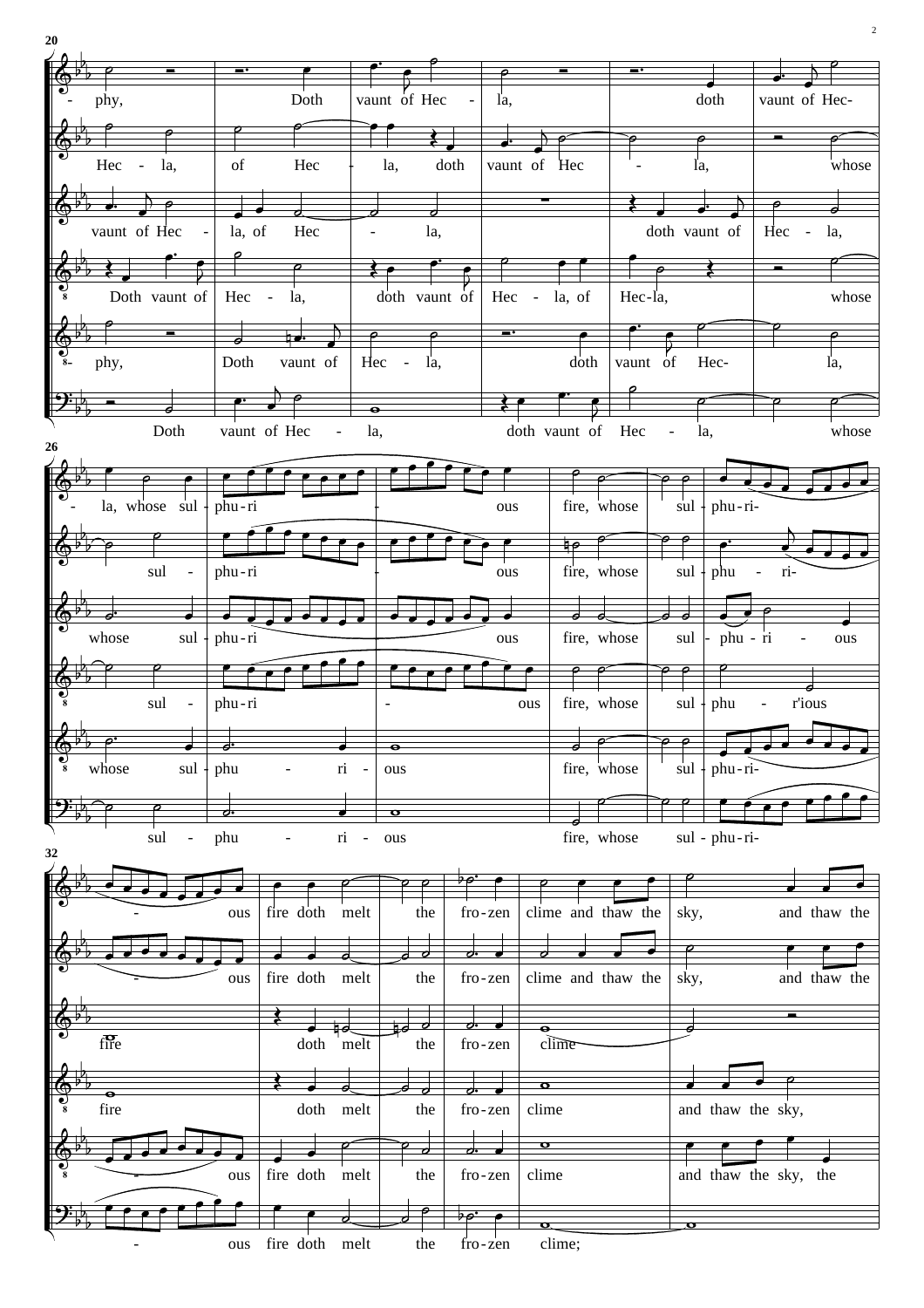